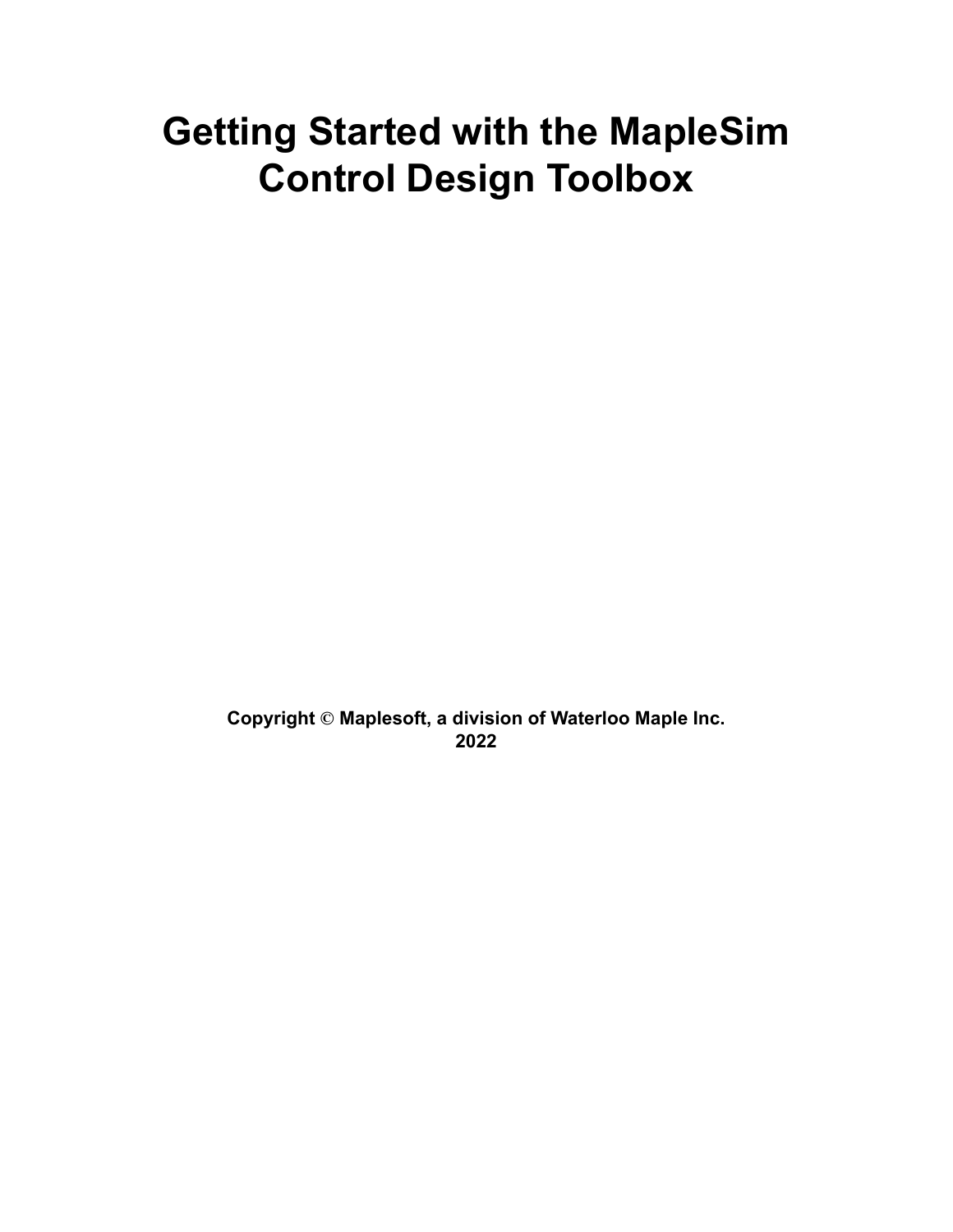## **Getting Started with the MapleSim Control Design Toolbox**

#### **Copyright**

Maplesoft, Maple, and MapleSim are all trademarks of Waterloo Maple Inc.

© Maplesoft, a division of Waterloo Maple Inc. 2009-2022. All rights reserved.

No part of this book may be reproduced, stored in a retrieval system, or transcribed, in any form or by any means — electronic, mechanical, photocopying, recording, or otherwise. Information in this document is subject to change without notice and does not represent a commitment on the part of the vendor. The software described in this document is furnished under a license agreement and may be used or copied only in accordance with the agreement. It is against the law to copy the software on any medium except as specifically allowed in the agreement.

Macintosh is a registered trademark of Apple, Inc.

Modelica is a registered trademark of the Modelica Association.

All other trademarks are the property of their respective owners.

This document was produced using Maple and DocBook.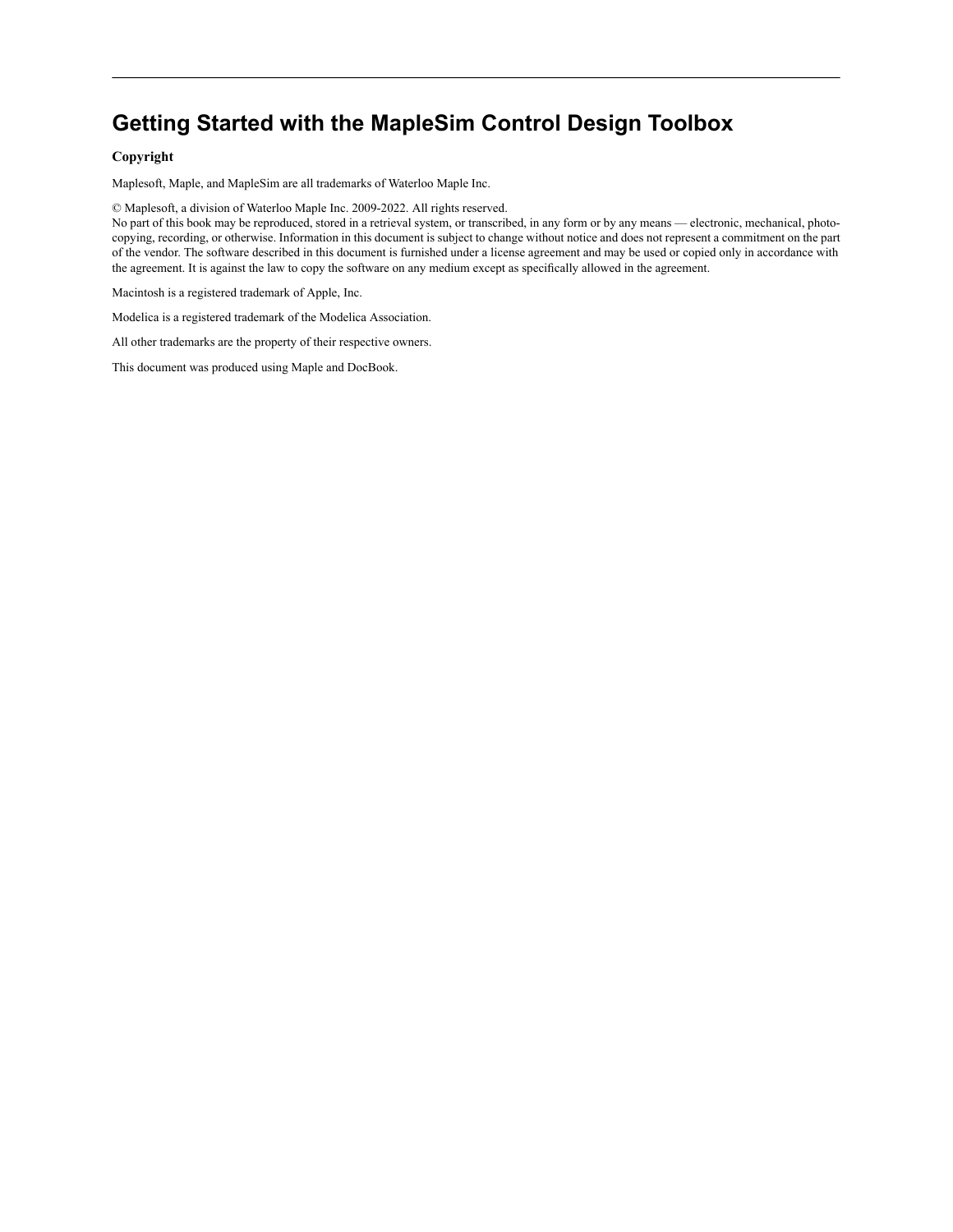## **Contents**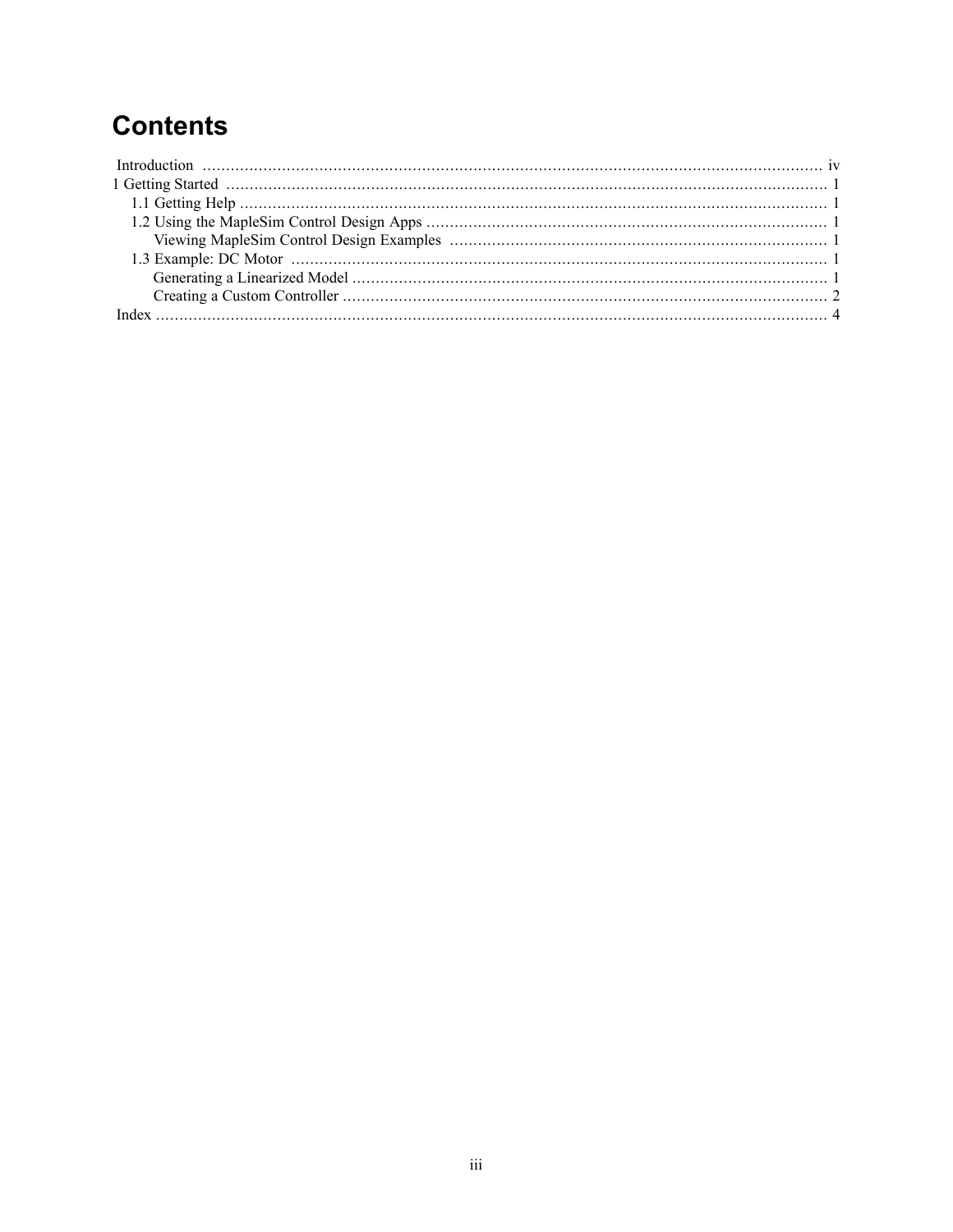# <span id="page-3-0"></span>**Introduction**

The MapleSim™ Control Design Toolbox provides the necessary control design tools to extend the plant modeling capabilities of MapleSim. Using a symbolic approach, you can design, analyze, and test control systems.

You can also use the technical documentation tools available with MapleSim to document your design decisions.

Features of this toolbox include:

- Model linearization
- Standard PID tuning techniques: Ziegler-Nichols time response, Ziegler-Nichols frequency response and Cohen-Coon
- Advanced PID tuning techniques: Dominant pole placement, pole placement in a specified region, and gain and phase margin
- <span id="page-3-1"></span>• State Feedback Control: Single input pole placement (Ackermann), multiple input pole placement, and LQR
- State Estimation: Single output pole placement (Ackermann), multiple output pole placement, and Kalman filter
- Access to commands in the **ControlDesign** and **DynamicSystems** packages in Maple™

## **Scope of Model Support**

MapleSim Control Design Toolbox is a very comprehensive modeling tool where it is possible to design linear controllers for models created in MapleSim. The Control Design Toolbox linearizes systems of any complexity, including systems of DAEs of any index.

Systems that contain any type of discontinuity, including discrete transforms, switches, logic gates, relational and Boolean operations are not supported by the current release of this product.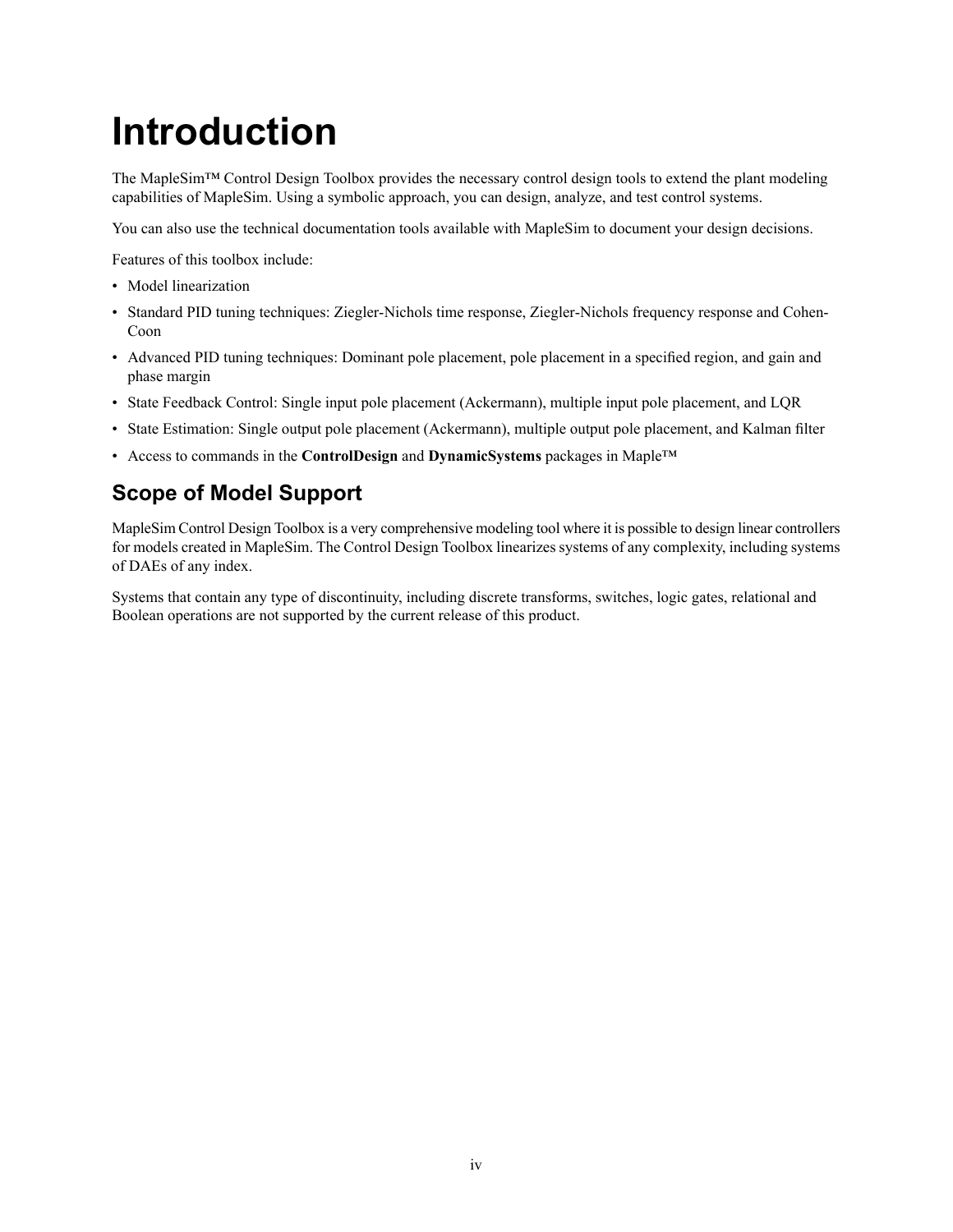## <span id="page-4-0"></span>**1 Getting Started**

## <span id="page-4-1"></span>**1.1 Getting Help**

<span id="page-4-8"></span><span id="page-4-2"></span>In Maple, enter ?ControlDesign at a prompt in a worksheet.

## <span id="page-4-6"></span>**1.2 Using the MapleSim Control Design Apps**

<span id="page-4-3"></span>The MapleSim Control Design Toolbox provides apps for linearizing MapleSim models and creating PID controllers. These Maple-based apps allow you to generate a linearized representation of your modelsubsystems, as well as custom components of your system controllers.

#### <span id="page-4-7"></span>**Viewing MapleSim Control Design Examples**

Toolbox examples are available in MapleSim.

#### **To view an example:**

• From the **Help** menu, select **Examples > Control Design Examples**, and then select the model that you want to view.

Some models include additional documents, such as apps and templates that show model equations or define custom components. To open any of these documents:

- 1. Under the **Attached Files** tab  $(\bigcup_{n=1}^{\infty}$ , expand **Documents**.
- <span id="page-4-4"></span>2. Right-click (**Control**-click for Mac®) on an attachment and select **View**. The attachment opensin Maple (for Maple worksheets) or in the appropriate program.

## <span id="page-4-5"></span>**1.3 Example: DC Motor**

<span id="page-4-9"></span>In this example, you will generate a linearized state-space model of the models you created in MapleSim. You will then use this linearized model to create and tune a PID controller.

#### **Generating a Linearized Model**

#### <span id="page-4-10"></span>**To generate a linearized model:**

- 1. From the **Help** menu, select **Examples > Control Design Examples**, and then select the **DC Motor - Getting Started** model.
- 2. Click **Add Apps or Templates** ( ), and from the **Apps** palette double-click on the **Linearization** entry under **Component Creation**. The **Analysis** window opens with the **Linearization** app opened in the **Apps** tab.
- 3. Using the drop-down list above the model, select the **DC Motor1** subsystem.

#### Subsystem Selection:

| Main > 'DC Motor1' |  |  |
|--------------------|--|--|
|--------------------|--|--|

#### Load Selected Subsystem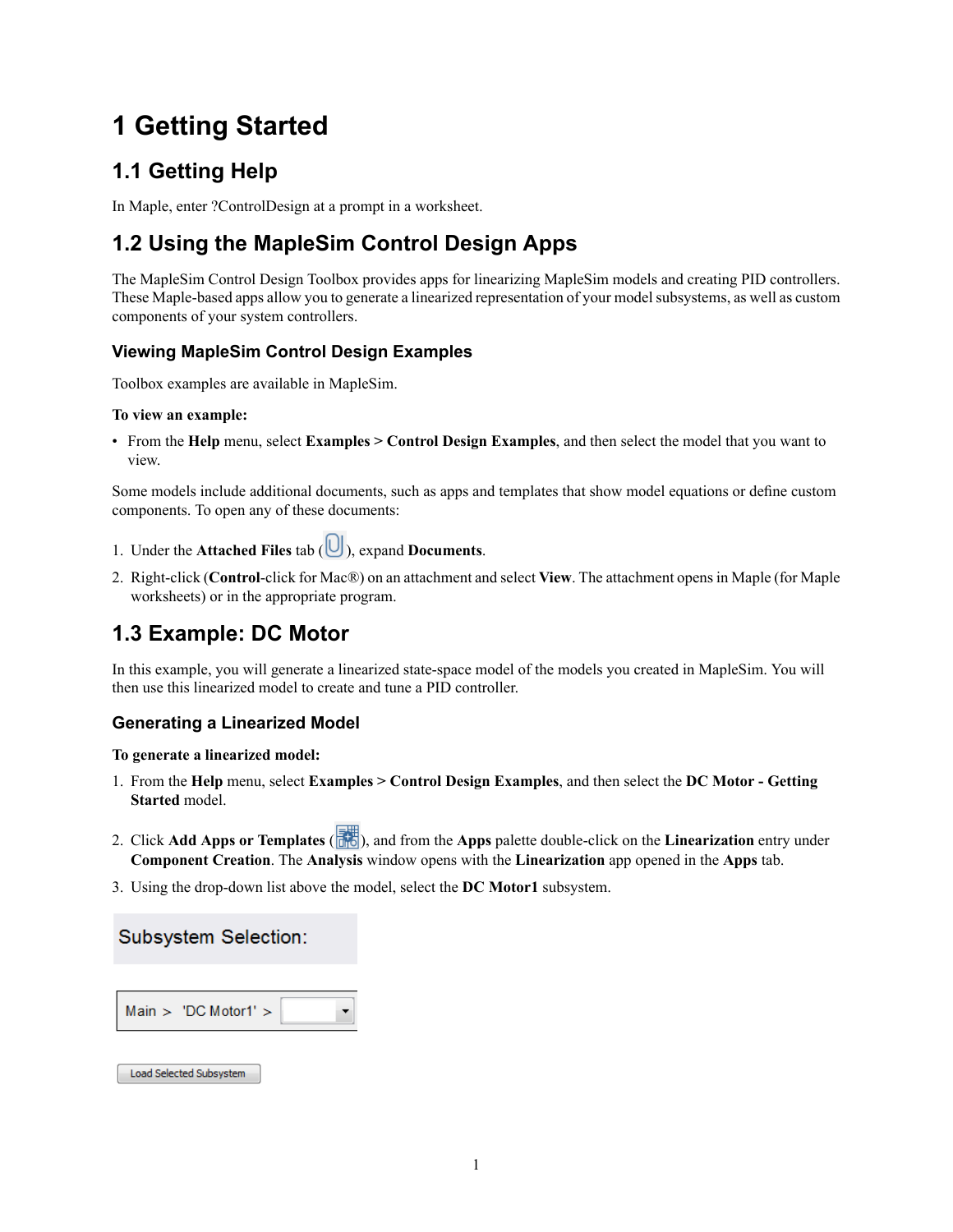- 4. Click **Load Selected Subsystem**. In the Configuration section, the fields for the **Inputs**, **Outputs**, and **Parameters** tables are populated with information specific to the subsystem.
- <span id="page-5-1"></span>5. In the **Configuration** section, select **Linearization Options**.

You can now have the app automatically calculate an equilibrium point to be used as a linearization point or you can choose to have the model linearized about the initial point.

If you specify manual valuesin the Initial Conditions of a component, these will be used in the Initial Configuration of the system. Alternatively, to calculate the equilibrium point automatically, select **Equilibrium Point**. Also, to enable Baumgarte stabilization during linearization of the constraint equations, select **use Baumgarte**.

- 6. For this example, select **Equilibrium Point**.
- 7. In the **Linearize** section, click **Linearize** to generate the linearized model. In the **Analysis** section, you can select and view the matrices of your linearized model (select **Basic**). Select **Mappings** to view the state, input, and output mappings.
- 8. Scroll to the bottom of the app and under **Create Model** in the **Component Name** field, you can enter a custom name for the linearized model, for example, **MyMotor** for this example. In the description field, you can add more information about your model.
- <span id="page-5-0"></span>9. Click **Create** to create the linearized state-space model. A custom component with the specified component name

<span id="page-5-2"></span>(for example, **MyMotor**) now appears in the **Components** palette of the **Local Components** tab ( ) of the DC Motor model in MapleSim.

#### **Creating a Custom Controller**

#### **To create a custom controller:**

- <span id="page-5-3"></span>1. If you are not in the top level of your model, click **Return to Main** ( ) in the **Navigation Toolbar**.
- 2. Under the **Local Components** tab (  $\dot{Q}$ ), the **MyMotor** custom component is found in the **Components** palette. Place the **MyMotor** custom component in the **Model Workspace**.
- 3. Click **Add Apps or Templates** ( ), and then double-click the **PID Tuning** entry under **Control Design** in the **Apps** palette. The **Analysis** window opens with the **PID Tuning** app opened in the **Apps** tab.
- 4. In the **Linearized Model** section of the app, select the linearized model **MyMotor** from the drop-down list.
- 5. In the **Controller Design** section, you can select the tuning method and controller type you want to create. For this example, design a **PID** controller using the modified Ziegler-Nichols (MZN) Time Domain tuning method:

From the **Method** drop-down menu, select **Ziegler-Nichols Time Domain (MZN)**. From the **Controller** dropdown menu, select **PID**. If additional information is required for your control design method, the fields below these menus will be populated and you can enter the required information.

- 6. Click **Design Controller**.
- 7. Next, in the **Export to MapleSim** subsection, enter **MyPID**, and then click **Export to MapleSim**. A custom component generates and exports to MapleSim.

#### **Notes:**

• You can view the Modelica® code generated for the custom component in the **Modelica Code Editor**.

#### **To simulate your model using the MyPID custom component:**

- 1. Return to your MapleSim model.
- 2. Select the **MyMotor** custom component and click **Disable**  $\emptyset$  to exclude it from the next simulation.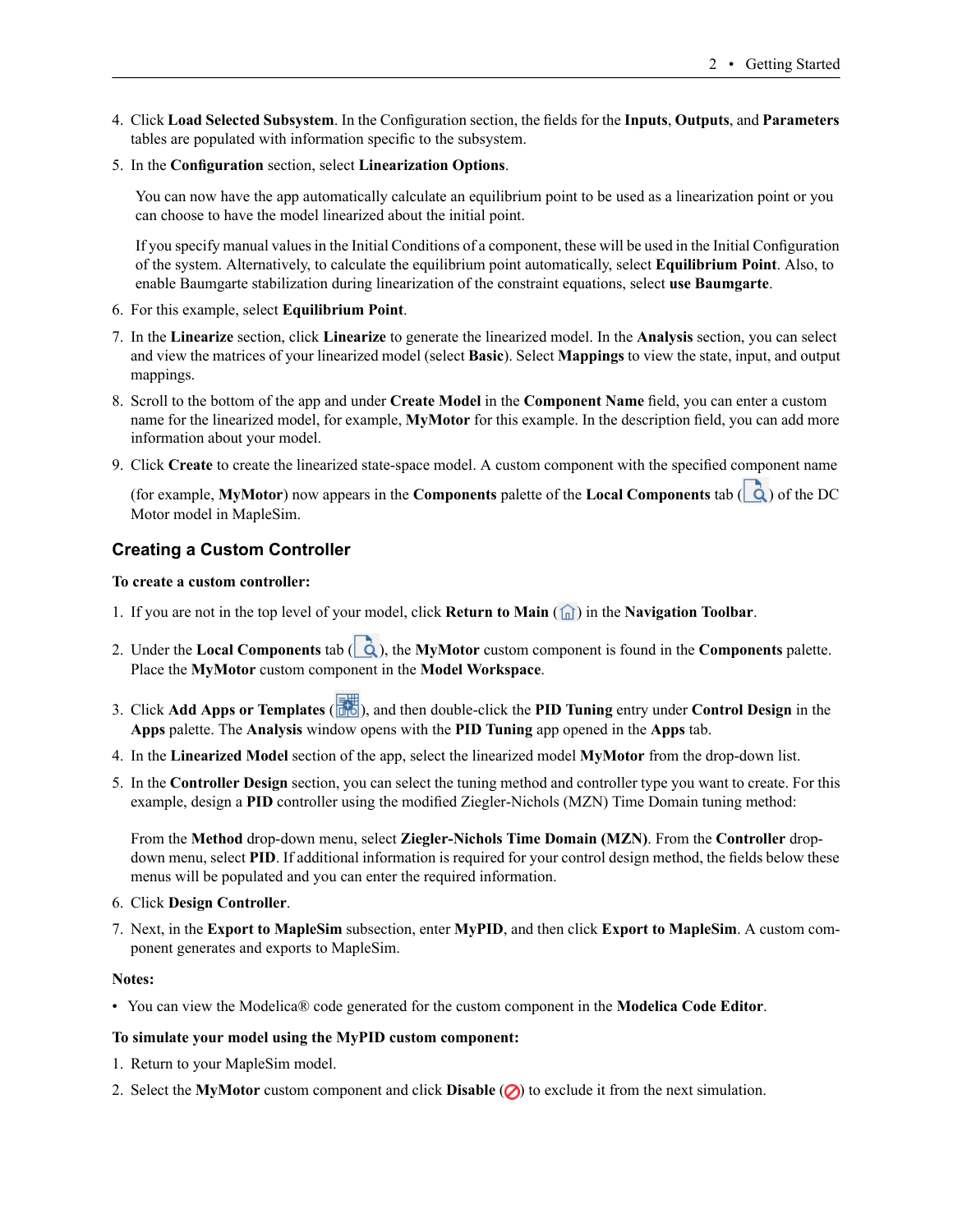- 3. In the **Local Components** tab  $\left(\begin{array}{c} \bullet \\ \bullet \end{array}\right)$ , the **MyPID** custom component is found in the **Components** palette. Place the **MyPID** custom component in the **Model Workspace**.
- 4. In the **Library Components** tab ( $\mathbb{Q}$ ), expand the **Signal Blocks**  $\rightarrow$  **Common** menu and drag the **Feedback** component in the **Model Workspace**.
- 5. Connect the components to your model, as shown below.



<span id="page-6-0"></span>6. Click **Run Simulation** ( ) in the **Main Toolbar** to simulate your model. When the simulation is complete, the following graph appears.



You can change the parameters of your controller directly in your model in MapleSim by selecting the PID controller component and editing the parameters in the **Properties** tab  $(\equiv)$ .